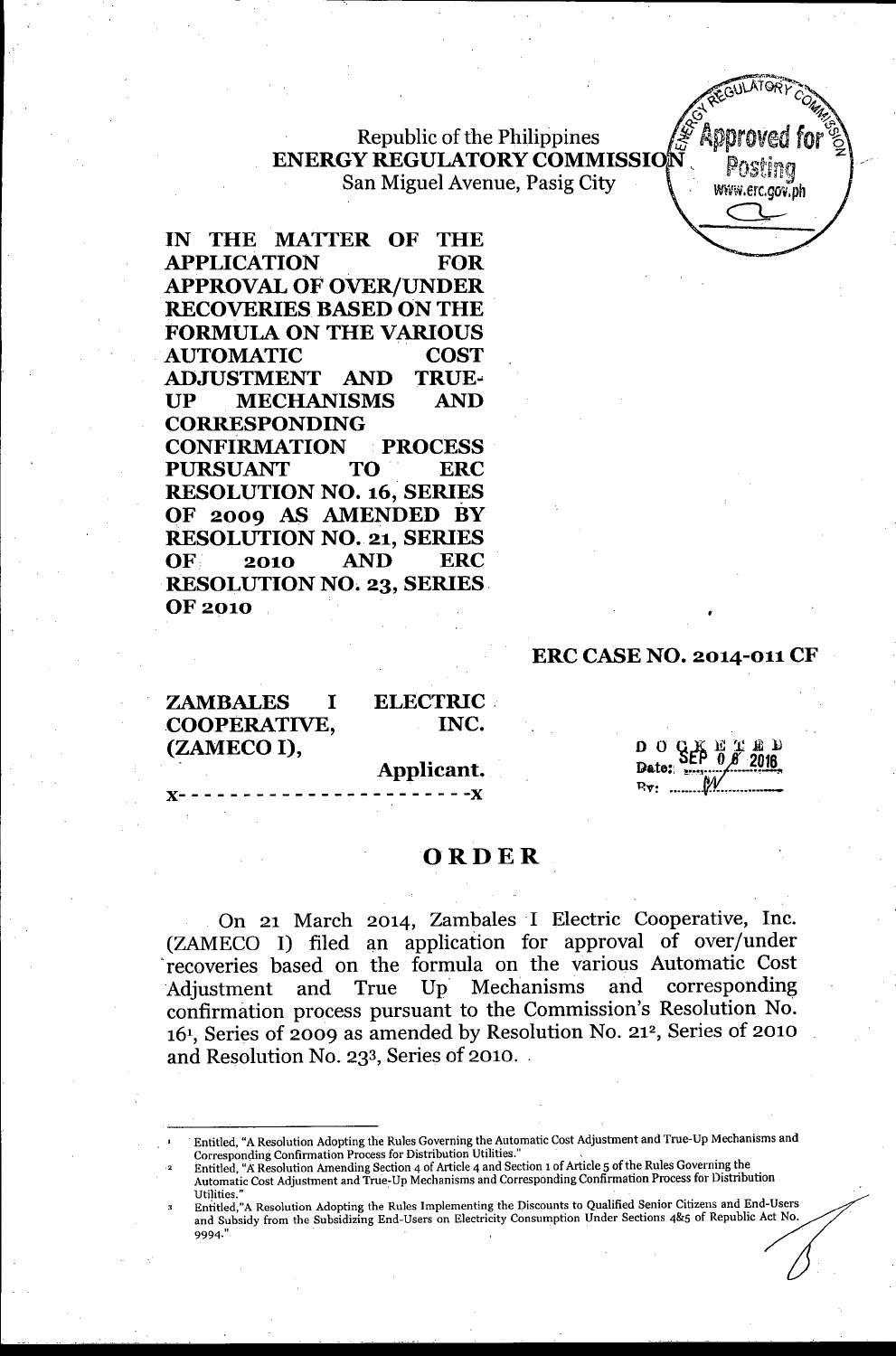#### ERC Case No. 2014-011 CF Order/ 30 August 2016 Page  $2$  of  $5$

On 8 May 2014, the Commission issued an Order and a Notice of Public Hearing setting the Application for jurisdictional hearing, expository presentation, pre-trial conference and evidentiary hearing on 29 May 2014.

During the hearing on 29 May 2014, Applicant ZAMECO I manifested through its counsel that it was not able to comply with the jurisdictional requirements pursuant to the Order dated 08 May 2014 of the Commission due to material lack of time. Likewise, Applicant submitted in the said hearing a copy of its *Motion to Reset Hearing* dated 28 May 2014 for the resetting of the scheduled hearing of the instant Application. Subsequently, the Commission noted Applicant's manifestation and *Motion to Reset Hearing* dated 28 May 2014 and declared that the Commission will issue the necessary order for the resetting of the instant Application.

In view of the foregoing, the Commission hereby sets the instant Application for jurisdictional hearing, expository presentation, pre-trial conference and evidentiary hearing on 17 October 2016 (Monday) at two o'clock in the afternoon  $(2:00 \text{ P.M.})$  at the ERC Hearing Room,  $15^{\text{th}}$  Floor, Pacific Center Building, San Miguel Avenue, Pasig City.

ZAMECO I is hereby directed to cause the publication of the attached Notice of Public Hearing, at its own expense, once (1x) in a newspaper of general circulation in the Philippines, with the date of the publication to be made not later than ten (10) days before the scheduled date of initial hearing. It is also directed to inform the consumers within its franchise area, by any other means available and appropriate, of the filing of the instant application, its reasons therefor, and of the scheduled hearing thereon.

Let copies of the application, this Order and'the attached Notice of Public Hearing be furnished the Office of the Solicitor General (OSG), the Commission on Audit (COA), and the Committees on Energy of both Houses of Congress. They are hereby requested, if they so desire, to send their duly authorized representatives at the scheduled hearing.

Likewise, let copies of this Order and the attached Notice of Public Hearing be furnished the Offices of the Governor, the Mayors of the respective cities or municipalities, and the Local Government Unit (LGU) Legislative Bodies within the franchise area of ZAMECO I for the appropriate posting thereof on their bulletin boards,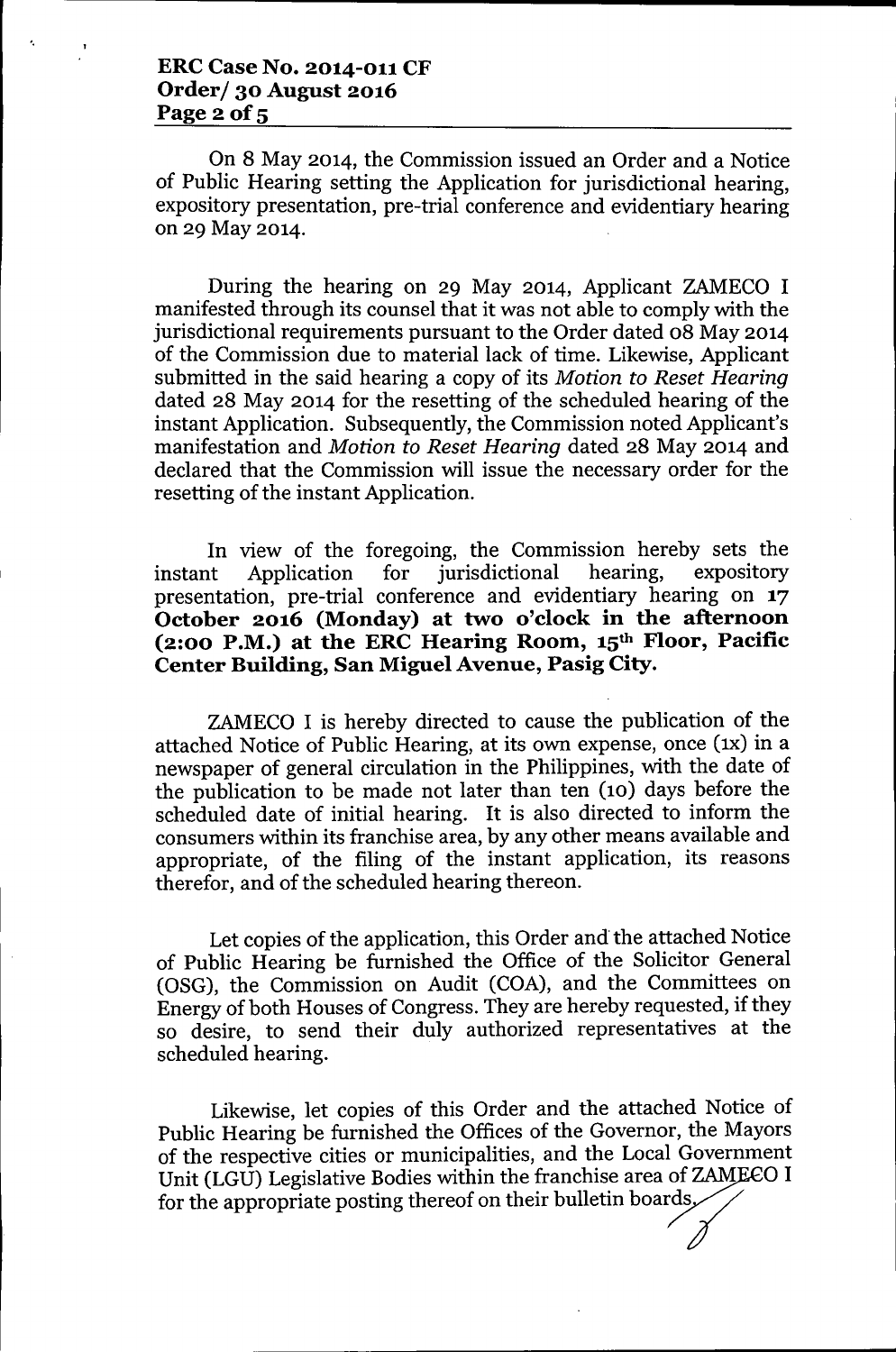## **ERC Case No. 2014-011 CF Order/ 30 August 2016** Page 3 of 5

 $\mathbf{t}$ 

ZAMECO I is directed to furnish all those making requests therefor with copies of the application and its attachments, subject to reimbursement of reasonable photocopying costs..

On the date of the initial hearing and pre-trial conference, ZAMECO I must submit to the Commission its written Compliance with the jurisdictional requirements attaching therewith, methodically arranged and duly marked, the pieces of evidence on the actual posting and publication of the Notice of Public Hearing consisting of certifications issued to that effect, signed by the aforementioned Governor, Mayors, and LGU Legislative Bodies, or their duly authorized representatives, bearing the seals of their offices, and the affidavit of the Editor or Business Manager of the newspaper where the said Notice of Public Hearing was published together with the complete issue of the said newspaper, and such other proofs of compliance with the requirements of the Commission.

ZAMECO I and all interested parties are directed to submit, at least five (5) days before the date of initial hearing and pre-trial conference, their respective Pre-trial Briefs containing, among others:

- a) a summary of admitted facts and proposed stipulation of facts;
- b) the issues to be tried or resolved;
- c) the documents or exhibits to be presented, stating the purposes and proposed markings thereof; and
- d) the number and names of the witnesses, with their written testimonies in an individual affidavit form, to be attached to the Pre-trial Brief.

Failure of ZAMECO I to submit the required Pre-trial Brief and Judicial Affidavits of its witnesses within the prescribed period shall be a ground for the cancellation of the scheduled hearing, and the resetting of which shall be six (6) months from said date of cancellation.

As part of the pre-trial conference, ZAMECO I must also be prepared to make an expository presentation of its application, aided by whatever communication medium that it may deem appropriate for the purpose, in order to put in plain words and explain, for the purpose, in order to put in plain words and explain, for the cancellation.<br>
As part of the pre-trial conference, ZAMECO I must also be<br>
prepared to make an expository presentation of its application, aided<br>
by whatever communication medium that it may deem appropriate<br>
for the purpo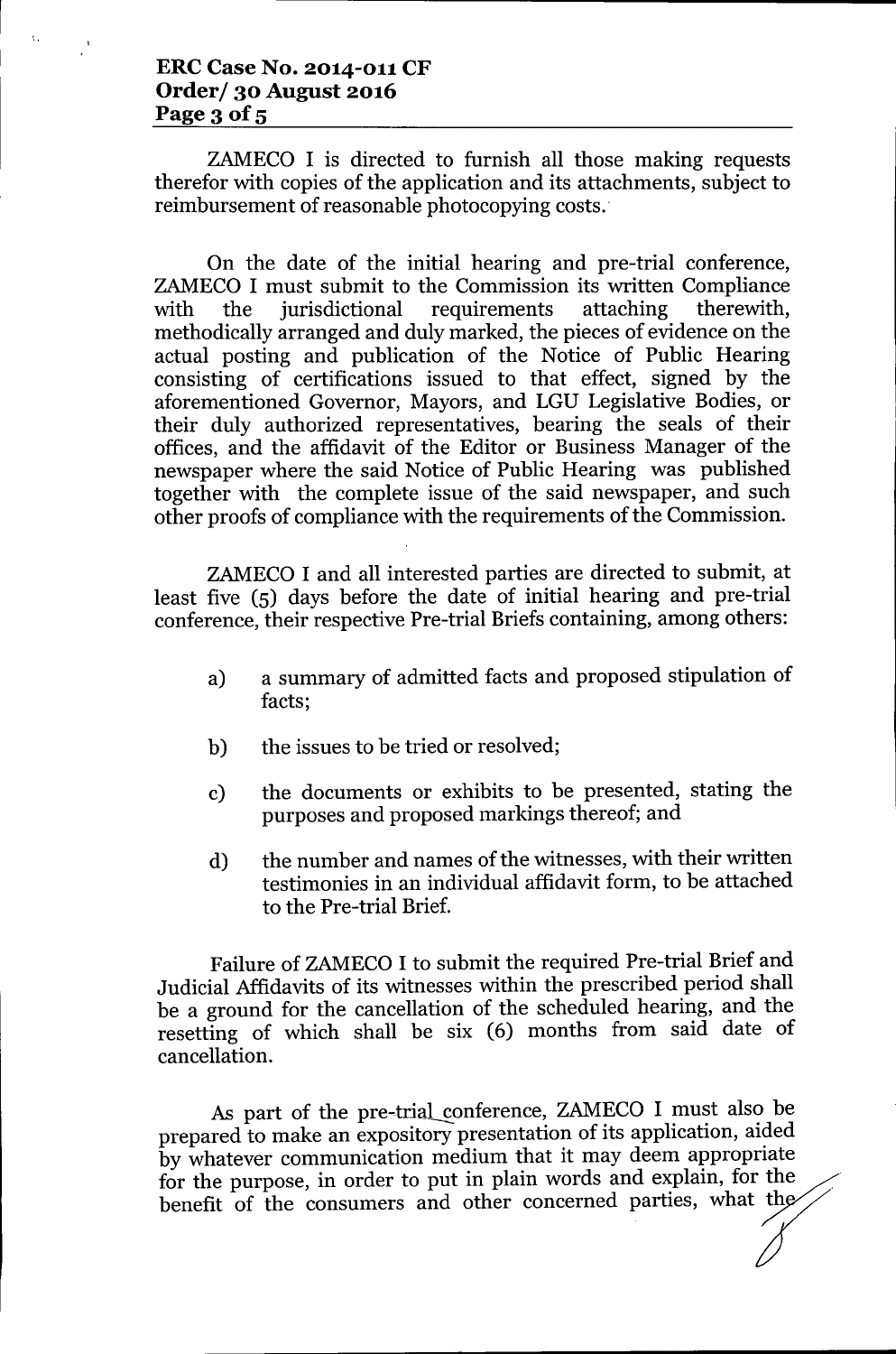## **ERC Case No. 2014-011 CF Order/ 30 August 2016** Page 4 of 5

(,

application is all about and the reasons and justifications being cited in support thereof.

#### SO ORDERED.

Pasig City, 30 August 2016.

#### FOR AND BY AUTHORITY OF THE COMMISSION:

**JOSE VICENTE B. SĂLAZAR** Chairman and CEO.  $E_{\rm E}$  $\tilde{J}$ C<br>hairm *Office of the Chairman* 11:11 **111** 1-2016-005-0C-04666

2014-011CF ZAMECO I ORD.doc.

Copy Furnished:

- 1. ATfY. ARNIDO O. INUMERABLE Counsels for ZAMECO I 405 Elisa St. UE Village, Cainta, Rizal
- 2. ZAMBALES I ELECTRIC COOPERATIVE, INC. (ZAMECO I) San Vicente, Palauig, Zambales
- 3. The Office of the Solicitor General 134 Amorsolo Street, Legaspi Village, Makati City Metro Manila
- 4. The Commission on Audit Don Mariano Marcos Avenue Diliman, Quezon City, Metro Manila
- 5. The Senate Committee on Energy Senate of the Philippines GSIS Building, Roxas Blvd., Pasay City, Metro Manila
- 6. The House Committee on Energy House of Representatives Batasan Hills, Quezon City, Metro Manila